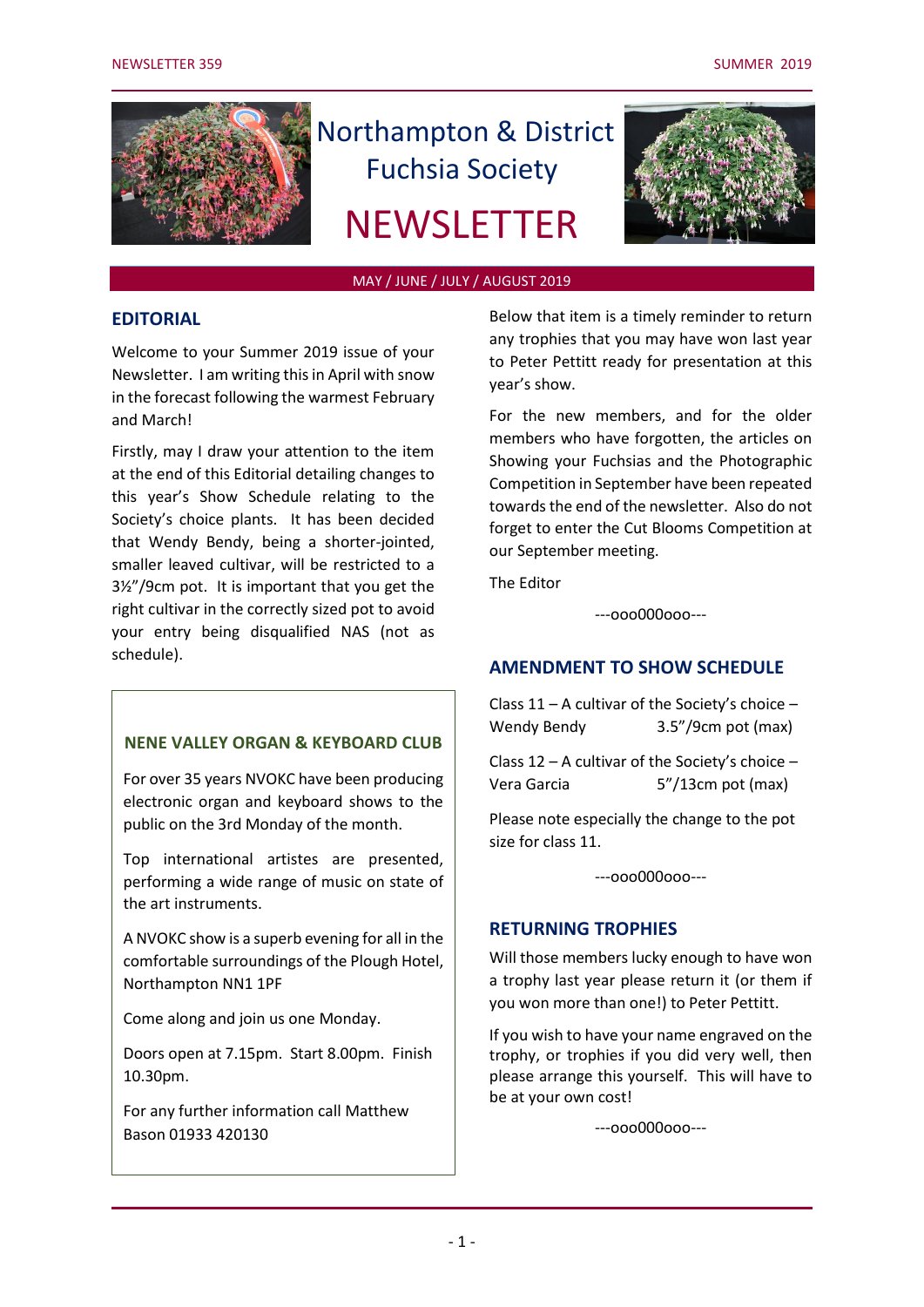## **ROLLING CALENDAR 2019/20 PROGRAMME OF MEETINGS**

All meetings are held at the Conservative Club, 42 Billing Road, Northampton NN1 5DA commencing at 7.30pm

May 7th 2019 Meeting: Colin Baines - Hostas

May 21st 2019 Care & Culture: Plant sale

June 4th 2019 Meeting: Chris Edwards – Heritage of our Garden Birds

#### June 18th 2019

Care & Culture: Feeding, Watering and Growing On

July 2nd 2019 Meeting: A Talk about Workbridge

July 16th 2019 Care & Culture: Preparing your plants for the show; dressing; the dreaded paperwork

## September 3rd 2019

Welcome New Members; Open Evening; Cut Bloom & Photography Competitions

October 1st 2019

Meeting: Katie King – Nene Wetlands

November 5th 2019

Annual General Meeting

December 10th 2019 - N.B. 2<sup>nd</sup> Tuesday!

Christmas Party!

January 21st 2020

Care & Culture: Looking after your plants in Winter

February 4th 2020

Meeting: speaker tba

March 3rd 2020 Meeting: speaker tba

March 17th 2020

Care & Culture: Bringing plants out of dormancy; collect your Society plant

April 7th 2020

Meeting: speaker tba

April 21st 2020

Care & Culture: Two tables meeting

---ooo000ooo---

## **ROLLING CALENDAR SOCIETY EVENTS FOR 2019/20**

**SATURDAY 3RD AUGUST 2019 FUCHSIA SHOW ST CRISPIN SOCIAL CLUB NN5 4XD**

Friday August 9th 2019

BBQ / Skittles Night ? details tba

## Tuesday November 5th 2019

Annual General Meeting Conservative Club

Saturday December 7th 2019 Christmas Fayre Conservative Club

Tuesday December 10th 2019 - 2<sup>nd</sup> Tuesday! Christmas Party Conservative Club

Sunday March 1st 2020 Visit to Jacksons and Hawgrip Nursery

Sunday May 10th 2020 Malvern Spring Show

## **CRAMDEN NURSERY**

# **THE GERANIUM & PELARGONIUM SPECIALISTS**

A family run business growing Pelargoniums and Geraniums for over 30 years.

Now also selling Lavenders, Agapanthus and Penstemons.

The Nursery is open from March to August Monday to Saturday - 9am - 5pm Sunday from May to August - 10am– 4pm

Open Evenings and Talks available.

CRAMDEN NURSERY HARBOROUGH ROAD NORTH NORTHAMPTON NN2 8LU Telephone: 01604 842365 [www.cramdennursery.co.uk](http://www.cramdennursery.co.uk/)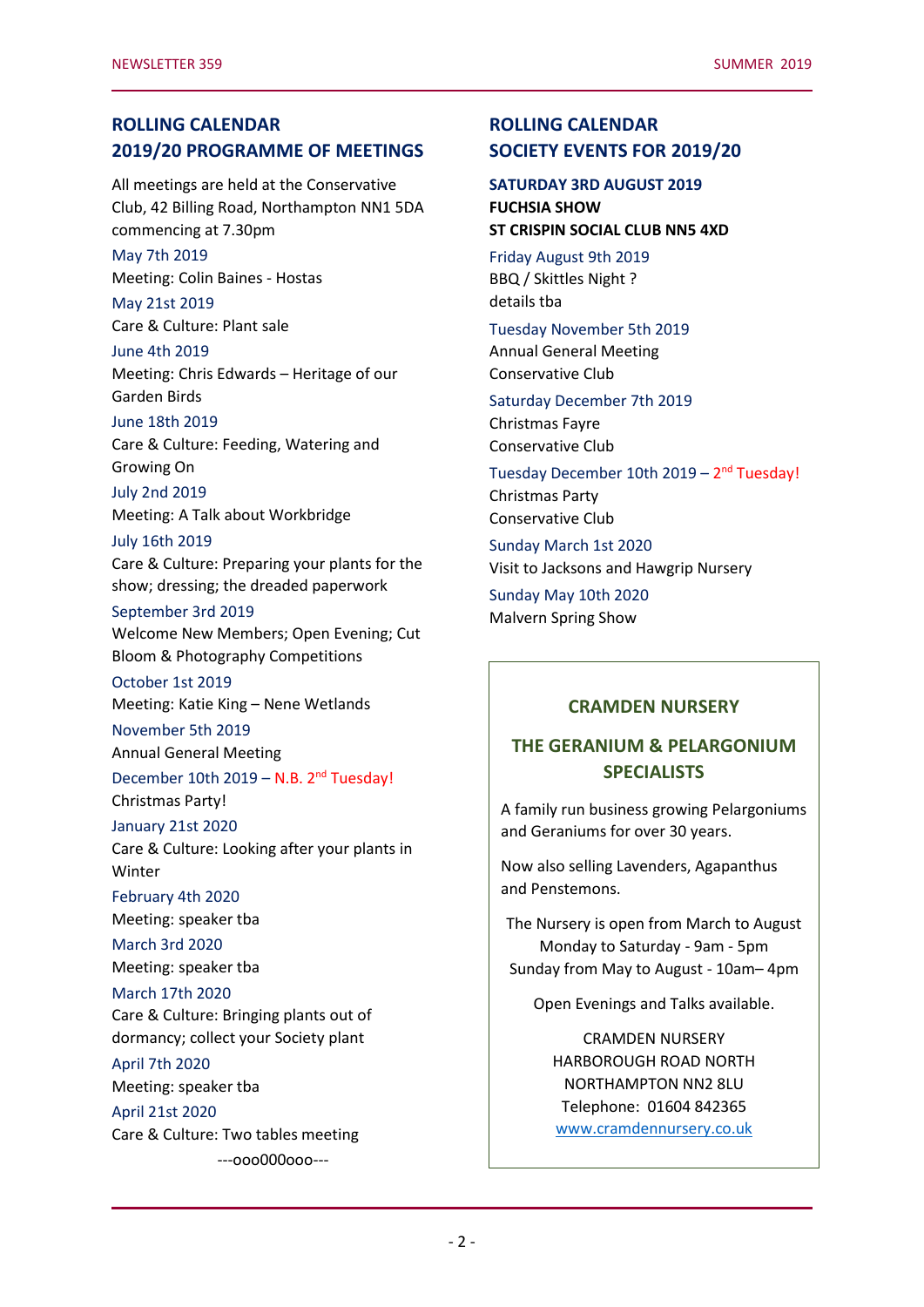## **CARE & CULTURE MEETING 15th January 2019**

Clive Gould talked us through the many aspects of bringing our plants through this difficult period of the year.

Standard fuchsias should be stored flat, frost free (min 34°F/2°C) or at 40°F/5°C to keep them in green leaf. Keep watering as required with ¼ strength Chempak high nitrogen – keep the water in the greenhouse so as not to shock the plants.

To encourage plants to break into growth spray with hot water. Clive uses SB Plant Invigorator in his sprayer.

Triphyllas need more care.

Keep vigilant for vine weevil

Pot up as necessary to the next size of  $pot - as$ the compost is damp refrain from watering to draw the roots into the new compost

Clive stops the high nitrogen feeds six weeks before the show and moves to a balanced feed.

## **JACKSONS NURSERIES**

A good selection of young plants available from March to June.

Self-service greenhouse will be open from March 1st

Closed on Tuesdays

Send a large s.a.e. (2  $\times$  1st Class) for list of

plants or see [www.rhs.org.uk/Plants/Nursery-Plant-](file:///C:/Users/Peter/Documents/NDFS/www.rhs.org.uk/Plants/Nursery-Plant-List%3fid=600&name=Jackson)[List?id=600&name=Jackson%27s%20Nurseries](file:///C:/Users/Peter/Documents/NDFS/www.rhs.org.uk/Plants/Nursery-Plant-List%3fid=600&name=Jackson)

Selection of our own compost available (replacement for Humber)

A range of other composts and Vitafeeds are also available

Clifton Campville, near Tamworth Staffs B79 0AP 01827 373307

3 miles from Junction 11 M42

## **GROWING YOUR FUCHSIAS May through to August**

**Early May** and your plants should now be growing strongly; check your plants' root systems regularly and do not let them get potbound as this can result in premature budding. Pot up to the next size pot as soon as the roots begin to circle the bottom of the root ball. This is especially important if you are growing your plant as a standard.

The correct watering of your plants is very important; too much water will kill a plant faster than not enough. An over-watered plant can give the same appearance as a plant that is suffering from being under-watered so do not just add water to everything. Pick your plants up; experience with the weight of the plant will soon tell you what action is necessary. Picking your plants up should be a regular occurrence, not only to check for watering but also to inspect for botrytis, greenfly, whitefly and redspider mite; early detection of a problem is always beneficial. Treat any problems accordingly; whitefly is usually a thumb-andfinger job; greenfly and red-spider may need a spray treatment. Keeping the humidity levels in your greenhouse on the high side will also deter red-spider.

Shading of your greenhouse is now very important; temperatures can rise very quickly with just a few minutes' sun. All vents should be opened at every opportunity.

**June** is the best month for planting out your hardy fuchsias. Prepare the soil well incorporating plenty of well-rotted garden compost or a similar material. Adding some blood, fish and bone-meal fertiliser at this time would be highly beneficial. To plant your fuchsia make a saucer-shaped depression in the ground about 18 inches in diameter and 4 inches deep. Your plant, which should be well grown possibly in a 4 or 5-inch pot, is planted in the centre of the depression. The soil level at the top of the root-ball should finish up level with the bottom of the depression. The plant is then watered in. Allow the depression to fill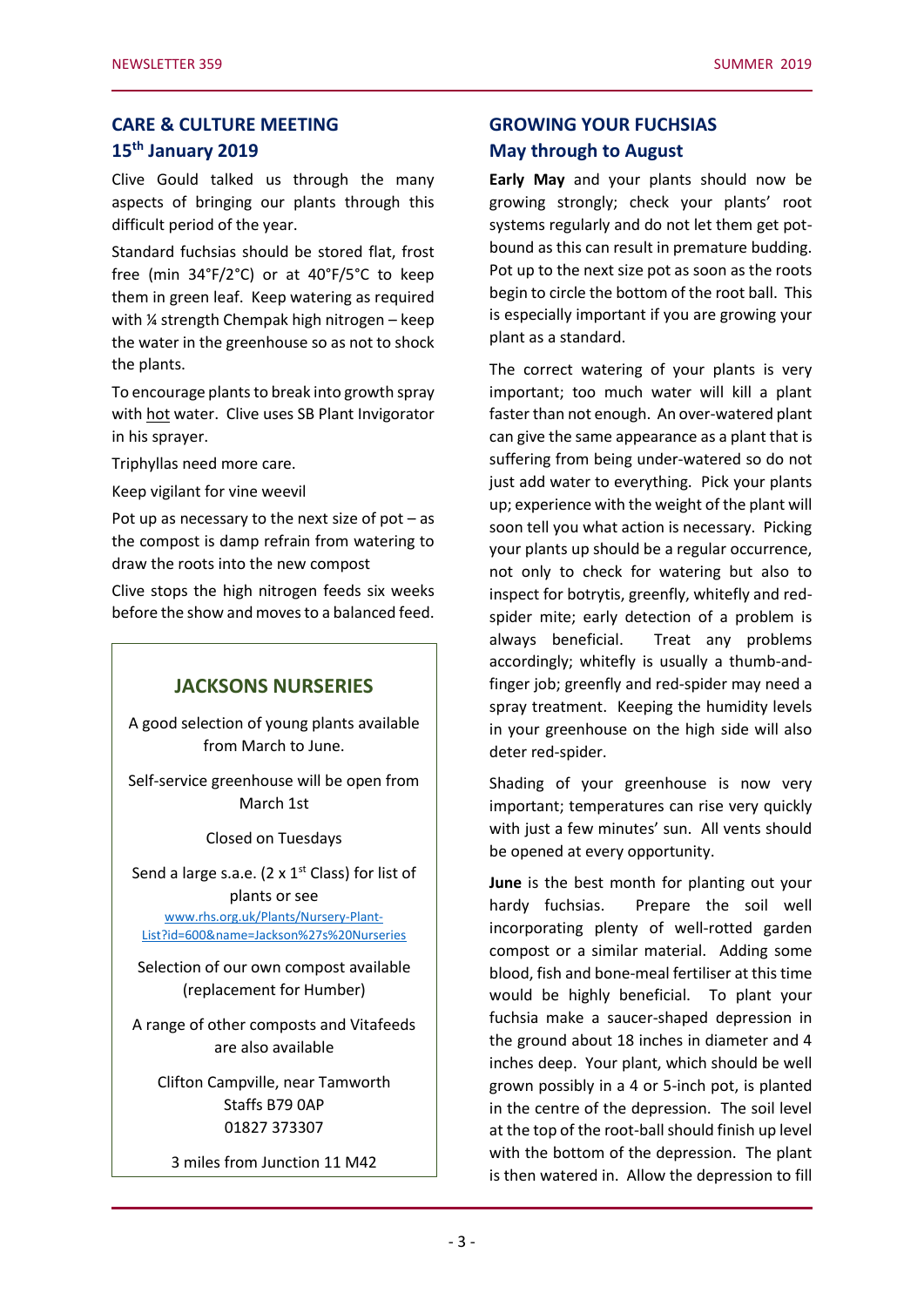in naturally over the rest of the season; this will result in the root-ball being some 4 inches deep and, hopefully, well established giving it good protection from frosts.

If you are going to show any of your plants this year keep an eye on the stopping dates. The *backwards calendar* issued with the last newsletter will give the timing details.

#### **July – August**

With the exception of plants being grown on the biennial system and those being grown for late summer shows all stopping and potting on should now be just about finished. But our plants still need plenty of attention; watering, feeding and regular inspections for attacks from pests. Act quickly if a problem is found; any delay can quickly double the size of your problem.

Be careful with the watering. Pick the plant up and, if necessary, take the plant out of the pot to check the moisture level; a plant can die very quickly if over-watered. Feeding can be carried out at every watering but only at quarter strength. Switch to a higher potash feed if you think budding is a bit slow.

Any hardies planted out last month should be kept well-watered and a balanced feed applied every 2-3 weeks. It is essential to keep them growing well so that they form a good root system to help survive any hard frosts that we may have over the winter months. Hardies planted in the garden do not require stopping; a good hardy is self-branching and will produce plenty of laterals and, of course, lots of flowers all through the summer and well into the autumn.

Good Growing and Showing

---ooo000ooo---

## **Have you visited your Fuchsia Society's website?**

[www.ndfs.btck.co.uk](http://www.ndfs.btck.co.uk/)

---ooo000ooo---

## **COMPOSTING with DAVID GARRETT Meeting – 5 th February 2019**

Our first speaker of 2019 was David Garrett from Garden Organic who entertained us all with a delightful talk about composting which was not as dull as some of us thought it would be, myself included.

He began by explaining the principle of composting being to harbour the natural decomposition process aerobically. This happens in stages beginning with bacteria and micro-organisms living on the material in the compost bin. Then larger creatures such as ants and worms move in and start to break the material into smaller and smaller pieces. All this activity will increase the temperature and the heat generated will kill weed seeds, pests and disease organisms. Ideally compost should consist of 50/50 mix of green and brown waste; not too much of one type of waste should be added at once. It should be turned regularly to aid the aeration process and will also discourage rats and mice.

David went on to explain about the different types of compost bins available, who knew there were so many; from open ones which can be home-made, plastic 'Dalek' types, the 'Green Johanna' which takes all types of waste, cooked as well as green, or even a green cone which does not produce compost. There is also the Bokashi system which is a Japanese anaerobic process which will produce a liquid that can be used as a drain cleaner!!

David did stress that composting is not an exact science; there are no hard and fast rules other than the obvious ones of not putting in food, pet waste and nappies; if in doubt leave it out!

This is just a snapshot of all the fascinating info he gave us. It was so nice to listen to someone so knowledgeable and enthusiastic about his subject.

Dot Leeke

---ooo000ooo---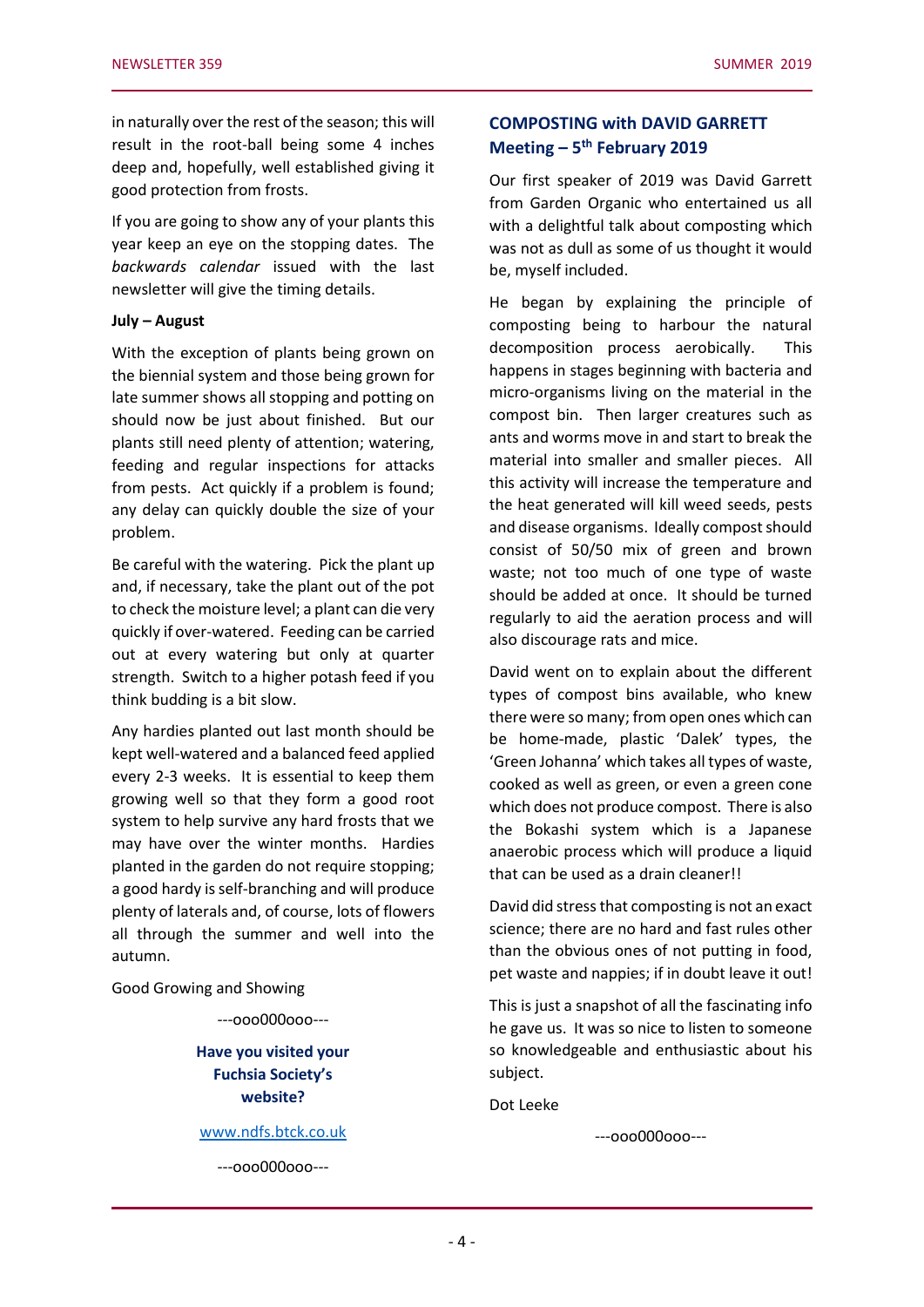## **COMPOSTING and SLUGS & SNAILS**

One aspect of composting that David Garrett covered in his talk was that of slugs and snails and whether having a compost bin would cause slugs and snails to breed in great numbers and spread to the garden.

He explained that slugs and snails help break down the organic matter in the bin. There is no guarantee that they will not spread to the garden but why should they leave when they have a constant source of food and are protected from predators. Some slugs live only on decaying vegetable matter so will have no desire to leave. I suppose the answer is to keep adding more material to the bin.

When spreading compost on the garden slugs' eggs should not be a problem as they will have decomposed in the heap.

If you do have a slug/snail problem, who doesn't?, in your garden then encourage natural predators like frogs, toads and hedgehogs into your garden.

Do not use slug pellets in your compost bin as they will also kill the benficial organisms that are essential to the composting process.

---ooo000ooo---

## **COMMITTEE MEETING 19th February 2019**

Together with other minor matters your committee discussed:

- the non-availability of Dave Jupp's trailer for the show
- the non-availablilty of Dave and Carol Jupp for the barbecue – the possibility of an alternative skittles night was discussed – watch your email inbox or website for updates
- Fuchsia Show scaffolding for hanging pots and plants for sale
- members to be invited to submit a list of their 10 favourite fuchsias – (see this issue for Dot Leeke's favourites).

---ooo000ooo---

## **FILM NIGHT with RON KILSBY Meeting – 5 th March 2019**

We had our annual film night on 5th March presented by Ron Kilsby.

This year we had three films beginning with Banana Calypso, telling the story of the planting, growing and harvesting of Fyffes bananas. Although this was many years old it was fascinating, not only how the fruit was transported in the days before freezing, but also the fashions of the 1950s.

The second film called Double Harvest was about Stewart & Lloyds and how the discovery of ironstone locally around Corby developed into steel making. The steel making process of those days looks very dangerous but I guess it is what we say nowadays as 'different times'.

The last film was a very entertaining RSPB film about birds in the Northern Hemisphere.

Super entertainment as ever.

Thank you, Ron.

Dot Leeke

---ooo000ooo---

# **JOURNEY TO THE ARCTIC with NIGEL SPENCER Meeting – 2 nd April 2019**

Our third talk of the year was by Nigel Spencer who gave a fascinating talk about his journey to the Arctic which was primarily to find polar bears.

The journey was a six-week boat trip in June 2018 to the Norwegian Svalbard archipelago on an old trawler which had once been used for fishing, and later seal hunting, but has been more recently seen on television on Blue Planet II and Gordon Buchanan's series on polar bears. On the way to Svalbard they hoped to see walrus, whales and seals but only saw oil rigs and fulmars, which are much darker in colour than the ones seen in the UK. Nigel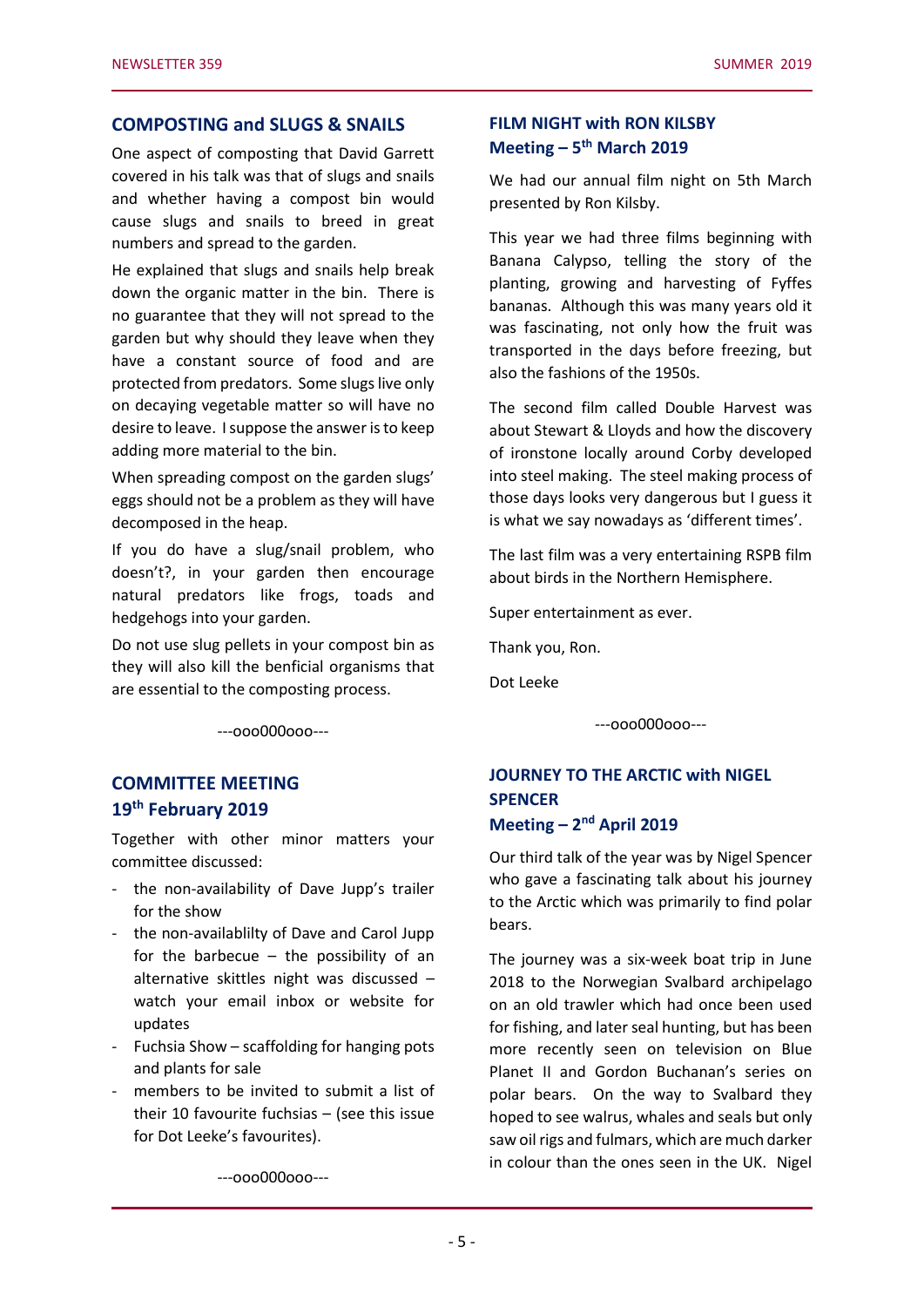also found time for some line fishing and caught a 26lb cod which he put down to beginners' luck. During the trip they caught approximately 350 kilos of cod and haddock to supplement their food supplies. Being within the Arctic Circle it was 24-hour daylight so photos could be taken any time although the light was best when the sun dipped below the horizon.

After two weeks bears were spotted, about five of them around a dead 300ft whale giving the bears much needed nutrition. For 2/3 days the boat and the carcass were just drifting among the ice and about 21 bears were seen in the area. Polar bears are very inquisitive and because they are not hunted and not afraid of humans came quite close to the boat. One crew member dropped his camera overboard onto the ice and a bear came to inspect this strange object. When it lost interest and went away the camera was retrieved by the captain. During these few days when the boat was drifting in the ice a family of bears visited 5 or 6 times a day and stayed for up to an hour.

Hunting was prevalent in this area until 30 to 40 years ago but evidence can still be found on the shores covered in old bones. Polar bear skins can be found in the tourist shops but these are from farmed bears from Russia.

The other wildlife seen by Nigel were Beluga whales, arctic foxes, walrus, which were hunted almost to extinction, and seals, some Atlantic and Hart species but mainly the Bearded type, which are hunted by polar bears. They are very shy, disappearing under water whenever they heard the boat.

Nigel's talk was accompanied by some wonderful photography, some of his pictures being taken from the top of the crow's nest, giving wonderful views of the scenery.

Many thanks to Nigel.

Dot Leeke

---ooo000ooo---

# **SHOWING YOUR FUCHSIAS Saturday 3 rd August 2019**

Members are urged to make every effort to enter as many plants as they possibly can into our Fuchsia Show on Saturday 3rd August 2019.

'If in doubt bring it along' – it will look better on the show bench with all the other fuchsias than it does on its own at home.

Your Society Needs You!

#### Filling out the entry form

Fill out the entry form ensuring that you keep a copy for yourself. At this time making up a list of your plant cultivar names would be very helpful. Forward your entry form to me, Bob Malin, by one of the methods indicated on the entry form, usually by post or, if you have a scanner, by email. Your entry should arrive by Wednesday 31<sup>st</sup> July 2019. Late entries will be accepted only if there is space available.

#### Transporting your plants to the show

With just a relatively short journey involved I find pot plants are very stable using the appropriate plastic tray. Another practical method is to use shallow cardboard boxes with holes cut to the size of the pot. Hanging pots, baskets, half-baskets and standards all present different problems.

## Times for staging of entries

Staging of entries can take place on Friday 2<sup>nd</sup> August from 1.30pm to 8pm and on Saturday 3<sup>rd</sup> August from 7.00am to 8.30am.

#### Arrival at the venue

Leave your plants in your car and have a walk around the room to see where your entries will be staged.

Collect your entry cards from the Admin table and hand a list of your plant cultivar names to Marilyn Daniels.

Bring your plants in and place them on one of the preparation tables. Dress the plants, removing any yellow leaves, faded flowers and seed pods. Ensure the plants are in clean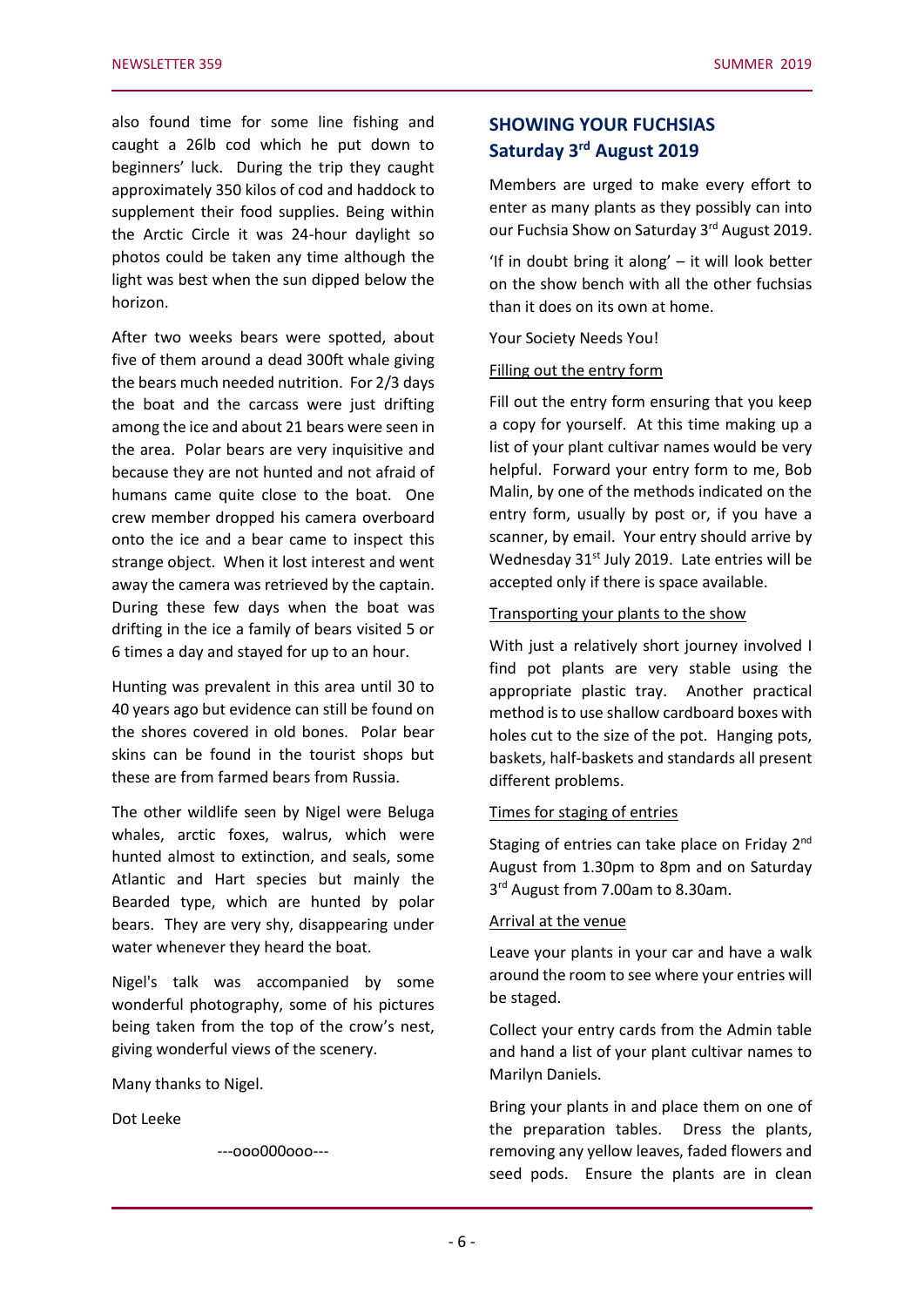brown standard pots. The exception is hanging pots as it is very difficult to obtain them in brown.

#### Staging the entries

To position your plant on the show table, use one of the empty saucers provided. Do NOT move other people's entries. If you have a problem staging your plant, ask the Show Secretary or the Assistant Show Secretary for assistance.

Place your entry card next to your plant with your name on the underside. Collect labels of the plant cultivar names from Marilyn Daniels and place them by the appropriate entry. These are not required for the Society plant.

Check that your plants have been watered.

To give your entry the best chance position the plant showing its best features to the front. Lift plants that have laterals touching the table with an upturned pot, plastic-coated wire or string.

## Useful equipment to take with you

Small watering can; spare clean pots and saucers; twine, wire, split canes; labels and marker pen; cleaning cloths; mist sprayer.

#### Judging the exhibits

Judging of the exhibits will start on Saturday at 9am with BFS Judge Alan Solomon assisted by our Society stewards.

#### The Show Opens!

Doors to the show will be open for members and the public from 11am.

#### Presentation of Trophies

The presentation of trophies and awards will take place at 4pm on the Saturday. Would all members please try to be in attendance for the presentations.

#### End of Show

The Show will end at 5pm. Please do NOT lift your entries before then. Once the Show is declared closed and the members have had a chance to remove their entries the Show will be dismantled.

Please let us make it a great Show and give it as much publicity as you possibly can. Peter Pettitt will have plenty of posters available so please spread the word and help to keep our Show tradition great!

Thank you.

Bob Malin

---ooo000ooo---

## **Have you visited your Fuchsia Society's website?**

[www.ndfs.btck.co.uk](http://www.ndfs.btck.co.uk/)

The Show Schedule, Entry Form and Backwards Calendar are available to view and download.

---ooo000ooo---

# **MY TEN FAVOURITE FUCHSIAS by Dot Leeke**

Lancashire Lad

Loves Reward

Red Spider

Celia Smedley

Dorothy Clive

Hawkshead

Northern Dancer

Display

Wigan Pier

Dying Ember

Which are your ten most favourite fuchsias? Perhaps add a little note as to why they are your favourites? Please send your list to the Editor.

---ooo000ooo---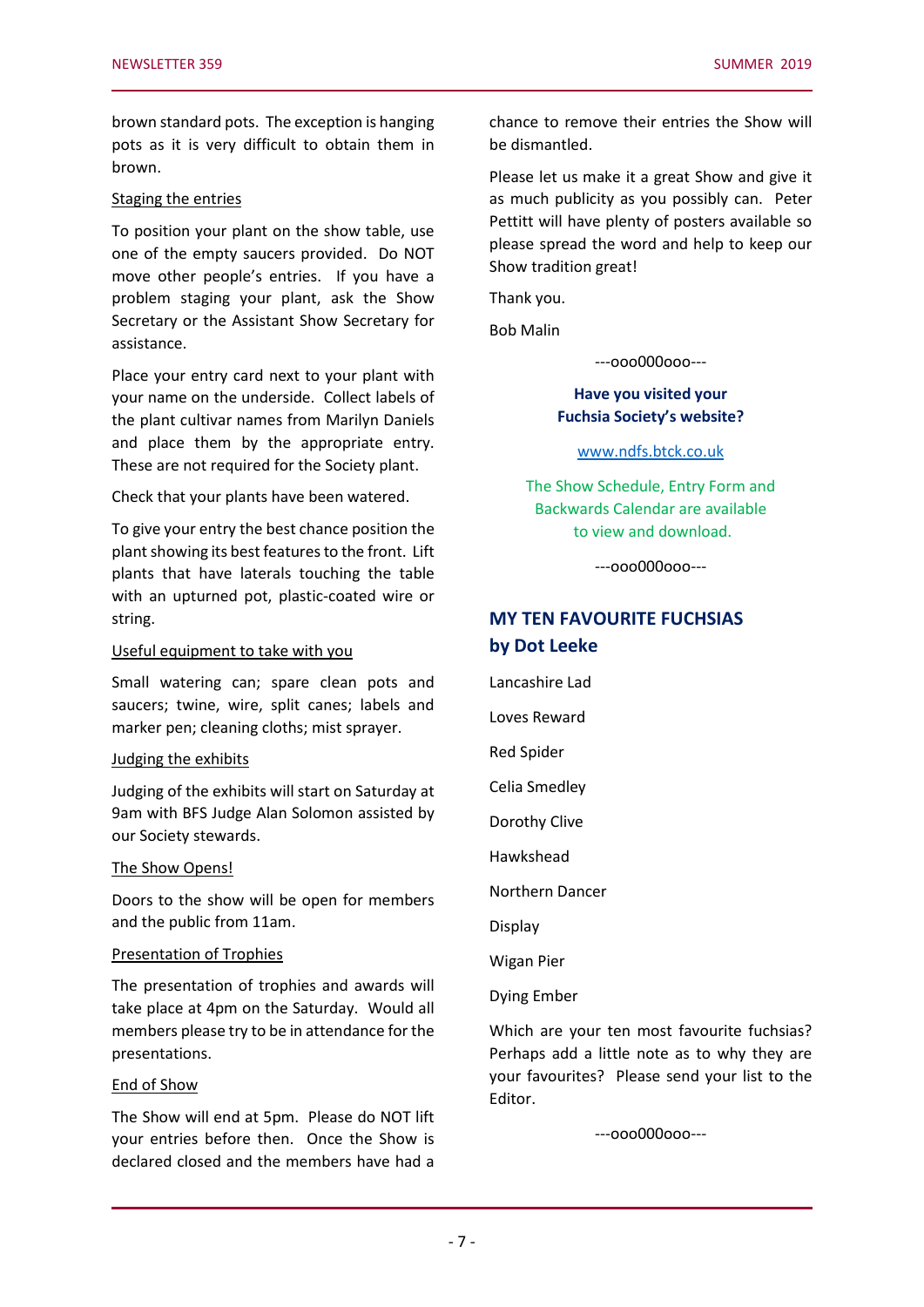# **PHOTOGRAPHIC COMPETITION Meeting – 3 rd September 2019**

In September each year the Society holds its annual photographic competition. We wish to encourage members to enter photos in the classes in which they will be judged. The competition is intended as fun, so here are a few hints from the judges.

#### Taking photos

Now is the time to start taking your photos and even improve your technique.

Firstly, get to know your camera and its controls. Maybe look at the guidance leaflet that came with the camera. If you wish to use the controls set at 'auto' that is fine but you will take better photos if you try the other controls. We do not expect members to have the latest or most expensive cameras as all models of digital cameras can take terrific shots. It is the photographer that composes the photo, not the camera with lots of features.

For practice, take lots of photos of anything - it need not be a fuchsia at this stage - as we just want you to follow our guidelines. Take shots from slightly different positions, move nearer or further away and try the zoom control. Avoid distractions in your photos like bright colours, windows or door frames, posters, etc., that are not needed in the photo. Now look on the camera's screen and see the difference this makes. Delete the shots you do not want, this could be most of those you have taken, but it shows you are improving. Only keep your best photos.

Now try photographing plants, using the guidance notes above, and see how much better your shots have become. To help you there are always books and magazines on photography in charity shops and elsewhere. During the Society meetings look more closely at slide shows to see how photos have been composed.

#### Printing photos

Photographs can be in either portrait or landscape format, with or without a border. The photo should be well exposed, in focus, not cluttered by other material but with the subject taking up most of the available space. To make it 'look right' the subject does not need to be in the centre of the photograph as it may include a group of flowers.

If you have your own printer, use the paper size advised, 7" x 5". Photo paper need not be expensive; why not buy at a Pound shop, Aldi, or Lidl? You will be surprised how good your photos can look. If you wish, use the 'compatible' ink cartridges specified for your printer to avoid paying for the more expensive branded inks but read the guidance notes for your printer.

If you prefer to use commercial printing, such as at Boots, etc., they will be printed on first class photo paper but check that they offer the size of paper that you need.

#### Selecting photos for the competition

Having a selection of photos gives the opportunity to show your best shots. Again, see the first paragraph under 'Printing photos' above for hints and be certain your photos meet the requirements specified in the rules below. Enter your name and class number on the back of the photo. If you wish you may write the details on a sticky label that can later be removed. Hand your photos to the judges before the start of the meeting. Entry is free to members.

#### How the judges 'judge'

It makes our job more interesting if there is a good selection of photos to be judged and the modern digital camera makes it easy for everyone to have a go.

Although judging is largely subjective, we apply the guidance notes shown above to each photo. Is the photo in the right class, is it well exposed, is it in focus, clear of clutter, the minimum of distraction, does it use most of the space in the photo, and is it generally 'looking right'.

You are not limited to entering just one photo, or just one class and we do not expect 'perfect' photographs that would only appear in photography magazines. At the NDFS meeting,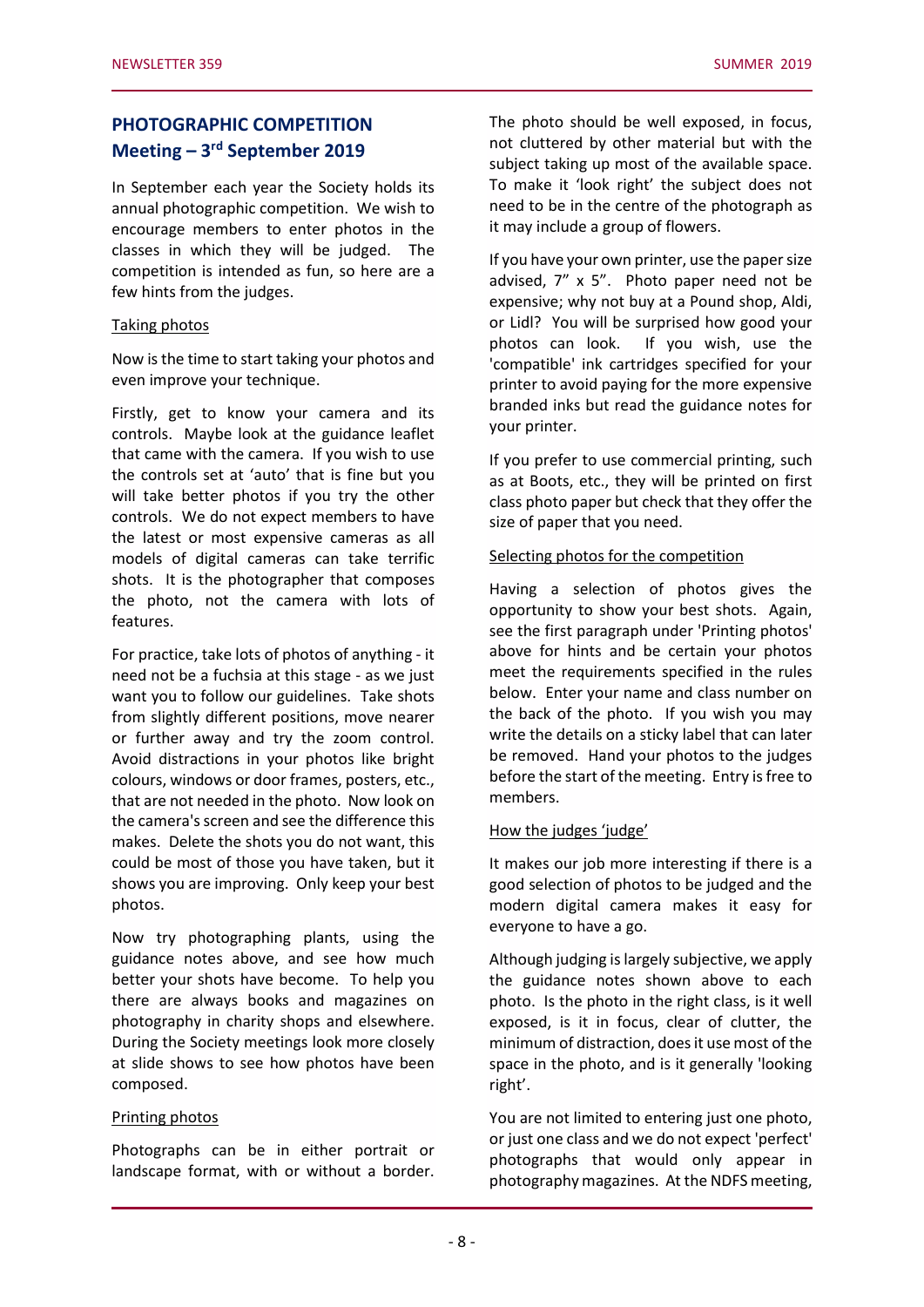once the winners have been declared, we will both be available should you wish to discuss the techniques in any photos. Even if you do not win this time around, it is still a valuable experience to enjoy taking photographs.

And finally ...

Good Luck!

The Judges

---ooo000ooo---

## **PHOTOGRAPHIC COMPETITION THE RULES**

- 1. You may enter up to three photographs in each class.
- 2. Enter your name and the class number on the back of each photograph.
- 3. Maximum size of your photograph to be 7" x 5" unmounted.
- 4. Fuchsias to be correctly named where possible.
- 5. Closing time for entries is 7.15pm on the night.
- 6. The Judges' decision is final.

---ooo000ooo---

# **PHOTOGRAPHIC COMPETITION THE CLASSES**

- Class 1 A close-up of Fuchsia flowers showing not more than THREE open blooms. Buds and foliage are permitted.
- Class 2 A branch of a Fuchsia plant showing a number of open blooms. Buds and foliage are permitted.
- Class 3 A well-grown Fuchsia plant in any type of container or display. Multi-pots are permitted.
- Class 4 Any floral display consisting of single or multiple plants of any type in containers or growing naturally.

---ooo000ooo---

## **RHS FLOWER SHOWS 2019**

RHS Malvern Spring Festival

9<sup>th</sup>-12<sup>th</sup> May RHS Chelsea Flower Show  $21^{st}$ -25<sup>th</sup> May RHS Chatsworth Flower Show 5<sup>th</sup>-9<sup>th</sup> June RHS Harlow Carr Flower Show 21st-23rd June RHS Hampton Court Palace Garden Festival  $1<sup>st</sup> - 7<sup>th</sup>$  July RHS Tatton Park Flower Show 17<sup>th</sup>-21st July RHS Hyde Hall Flower Show 31st July - 4<sup>th</sup> August RHS Rosemoor Flower Show  $16^{\text{th}} - 18^{\text{th}}$  August RHS Wisley Flower Show 3 rd – 8 th September RHS Malvern Autumn Show 28<sup>th</sup>-29<sup>th</sup> September ---ooo000ooo--- **BFS MEETINGS & SHOWS 2019** Fuchsia Lore Meeting, Great Bridgford 9<sup>th</sup> June Eastern Show, Roots & Shoots Garden Centre 14<sup>th</sup> July Northern Show, Bilsborrow Village Hall  $28<sup>th</sup>$  July Far South West Show, Tamar View Nurseries 8<sup>th</sup> August London Show, Normandy Village Hall 18th August Midland Show, Palmers Garden Centre 25<sup>th</sup> August Scottish Show, Linlithgow Primary School 1 st September Harrogate Show 13<sup>th</sup>-15<sup>th</sup> September Wales & West Show, RHS Malvern Show 28<sup>th</sup>-29<sup>th</sup> September Fuchsia Lore Meeting, Great Bridgeford 6 th October